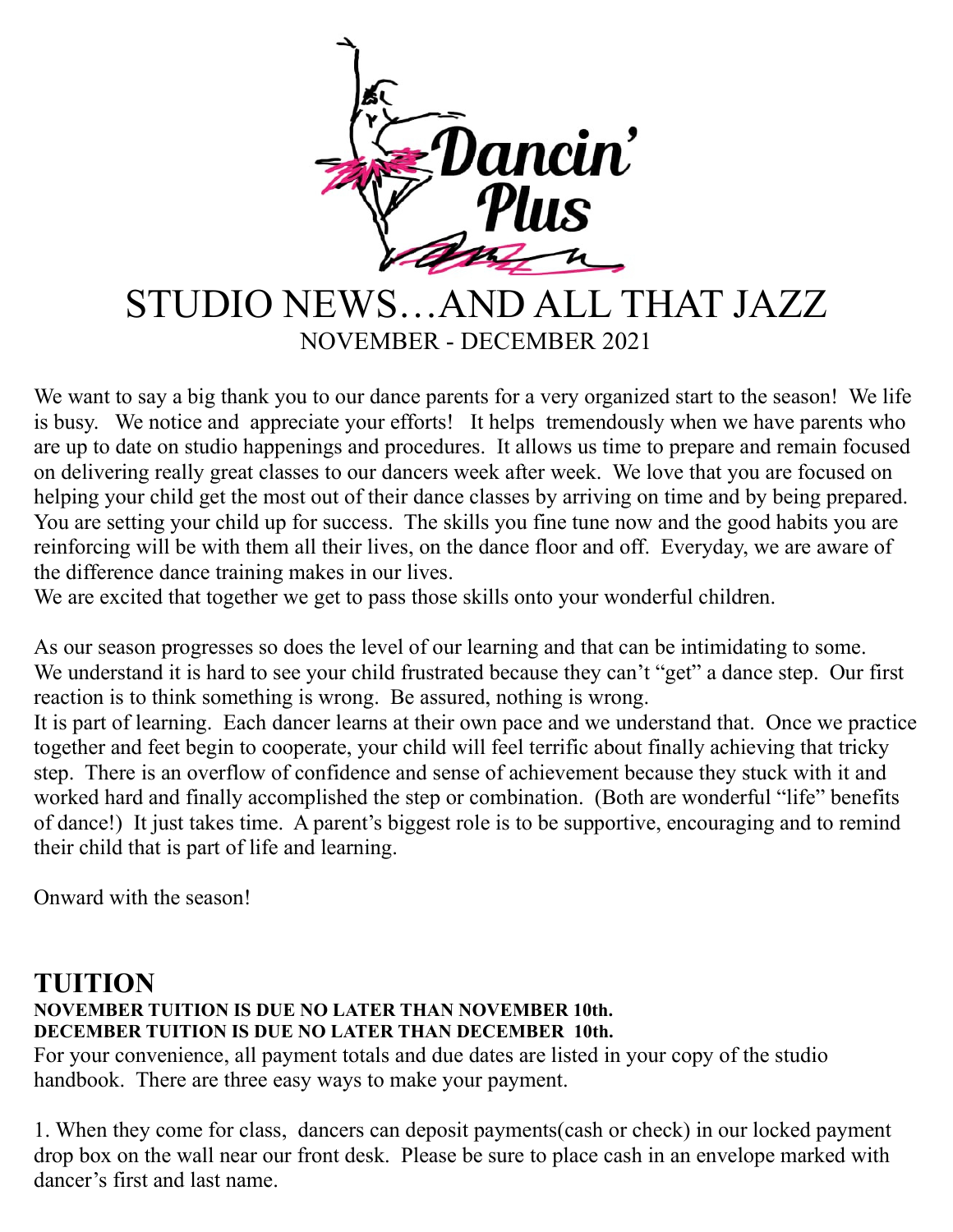- 2. Mail it to our mailing address: Dancin' Plus 403 E 1<sup>st</sup> Street Fairmont MN 56031
- 3. Pay online at www.dancin-plus.com with debit/credit card or Paypal.

Please note….We DO NOT have an outdoor drop box to drop payments in after hours. People often ask if we do. When we did, our mail always disappeared.  $\odot$  Think of our online payment system as the after hours drop box. :)



## **DANCE PRODUCTION COSTUMES**

The busy costume ordering season is upon us. Costumes are made to order and orders are filled in the order they are received. We like to order before the companies hit their peek season. By then, shipping dates can be later than our recital dates. That is a HUGE problem! We must order early! A portion of each of your tuition payments is applied to your child's costume costs. THERE IS NOT A SEPARATE COSTUME PAYMENT DUE. We know you like the sound of that! We will be measuring students for costume sizing. We use several different companies. Each company sizes differently so we measure your dancer's torso (girth) measurement. We always measure generously to allow for growth in the months before the dance productions. Please see your studio handbook for more details about costumes.

IMPORTANT….THANK YOU FOR REMEMBERING….IF YOU ACCOUNT IS PAST DUE WE CAN NOT ORDER YOUR CHILD'S COSTUME. WE ONLY PLACE ONE ORDER. PLEASE BRING YOUR ACCOUNT UP TO DATE NOW IF IT IS NOT.

### **CAST LIST T~SHIRTS**

Order forms have been sent home. Deadline to order is November 11<sup>th</sup>.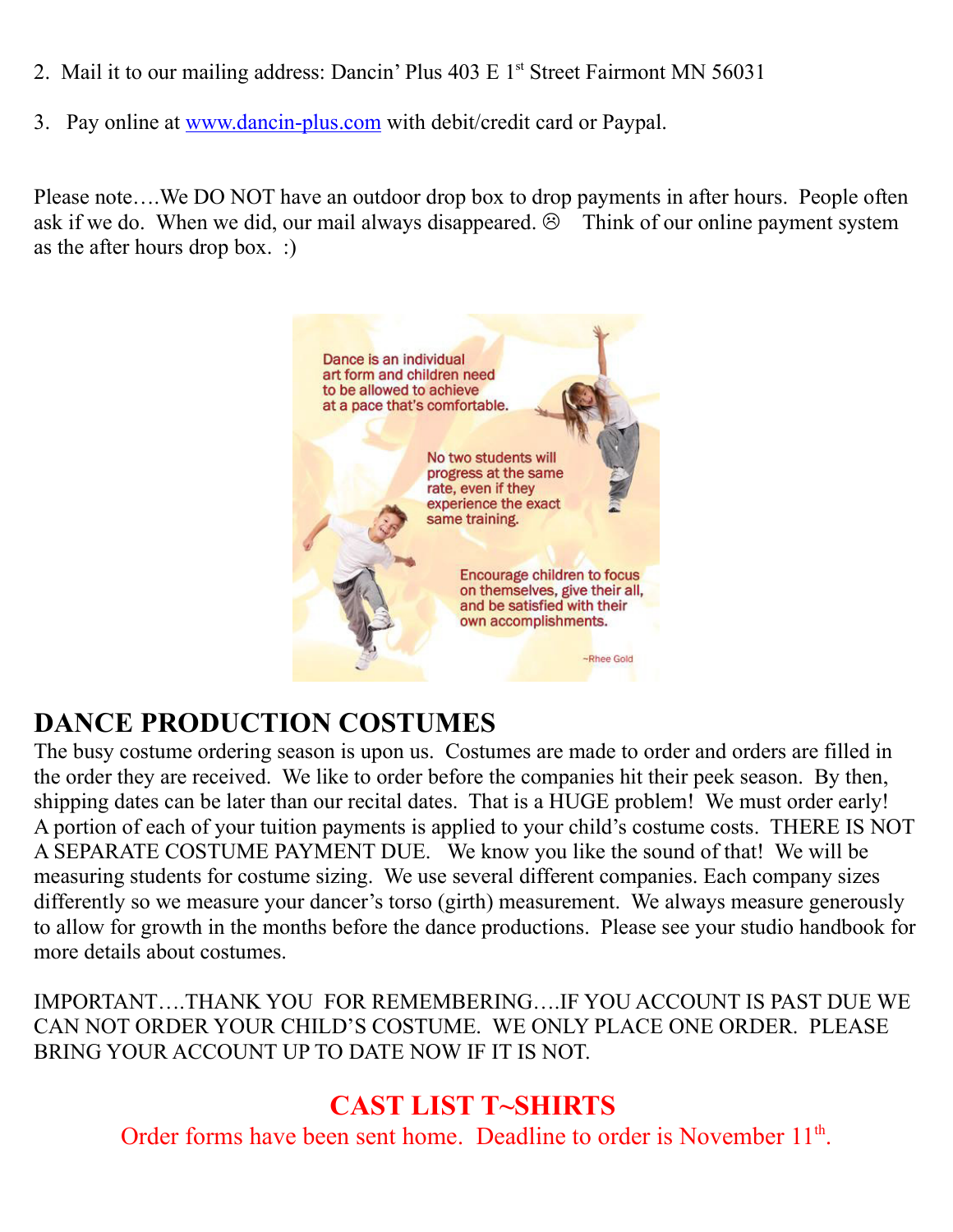## **GETTING THE MOST OUT OF YOUR DANCE CLASSES…**

Our classes are formatted in a very specific manner. It allows maximum results. Classes begin with something soothing and familiar to the student. Children are often going from one activity to another. It can be difficult for their brain to switch gears quickly. It allows our brain a few minutes to decompress from a busy day, allows muscles we don't normally use throughout the day that are important to dance technique to warm up, stretch and get ready to work. It gives us a sense of confidence as we can easily follow what is being instructed in class. Step two is to introduce more challenging movement. As class is wrapping up we reinforce with our dancers that they did a great job. When dancers arrive late, they are missing a valuable phase of class. When they leave before the class is scheduled to end, same thing. The entire class is formatted to give your child the greatest amount of success possible.

## **LET IT SNOW…LET IT SNOW…LET IT ……NO!**

To keep it simple, if Fairmont public close due to weather, we will be closed as well. We will post closure announcements on our Facebook pages. We also announce it on our outgoing message on the studio phone line 507.235.6114

If the weather turns nasty AFTER the studio has opened in late afternoon the studio will remain open for those that can make it.

When we figure our rates, we deduct for two classes assuming we will have a snow day or two. If we don't have snow days, you are receiving FREE classes! Classes with more than two snow days, we will reschedule in the spring.

## **DRESS CODE**

Is your child attending class dressed correctly? We do have attire requirements. Please refer to the information sent with your studio handbook for easy to follow pictures of proper attire. You can also view it on our website. We make it easy for you and your student to be prepared for class. Prepared dancers always do best!

## **WE ARE A TEAM! WE NEED YOUR TEAMWORK!**

When we search the definition of the word team, we find: A group of people that come together to complete a task or project. Team members operate with a high degree of interdependence and hold themselves accountable to their commitment to working towards a goal and shared rewards. Thank you for honoring the commitment you made to our team when you registered for class. We understand that dancers may miss class from time to time due to health issues or family vacation plans. Because classes only meet once per week, we cover a lot of material in each class and do not always have time to repeat material for those who were absent. Thank you for limiting absences.

*Whatever we accomplish belongs to our entire group, a tribute to our combined effort.* ~Walt Disney

#### **HAVE YOU LIKED OUR DANCIN' PLUS FACEBOOK PAGE YET? WE DON'T WANT YOU TO MISS A BEAT!**

#### THANK YOU FOR KEEPING IN MIND…